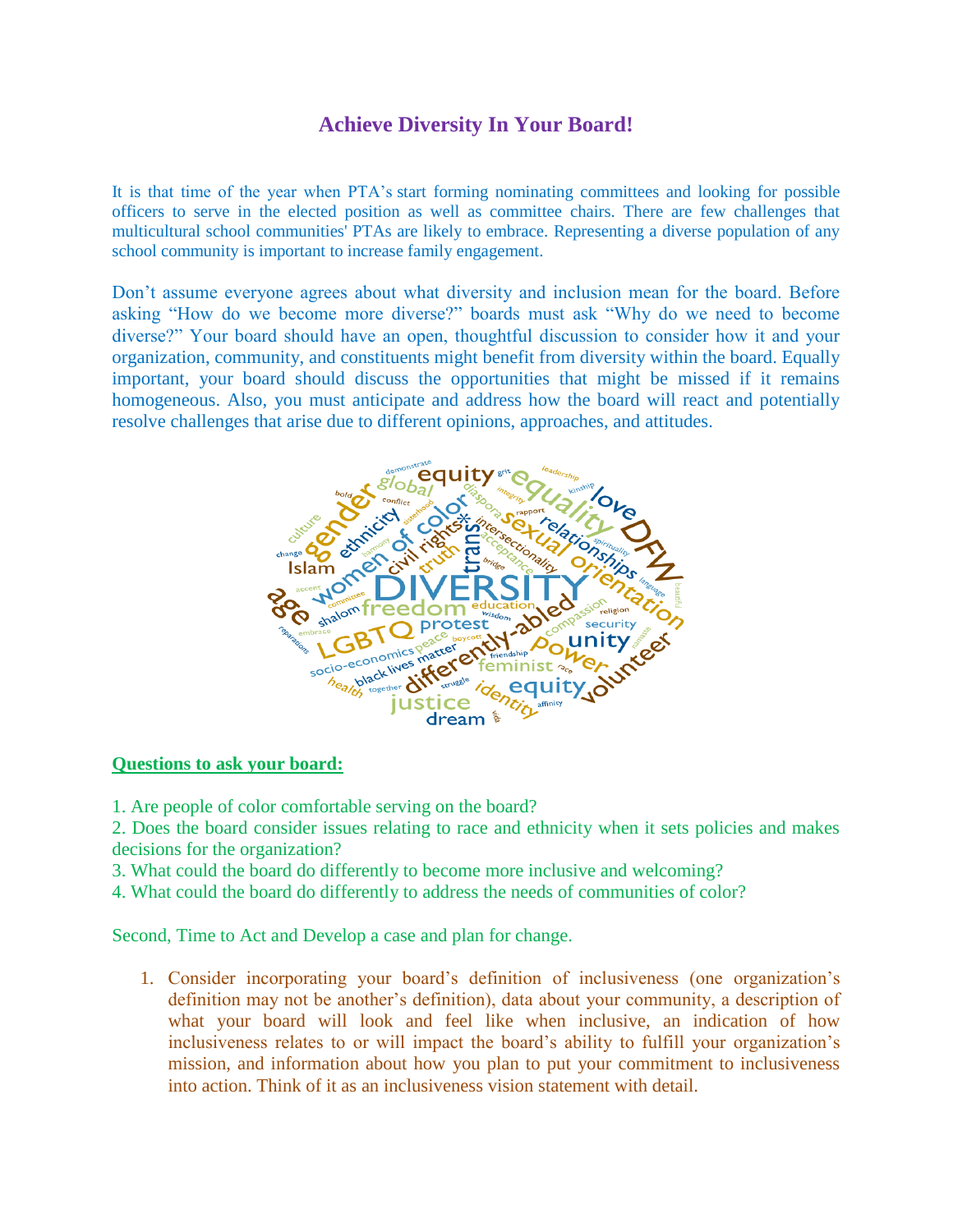- 2. To put your commitment into action, develop a plan that includes strategies, concrete goals, objectives, tasks, and a timeline. Boards are more likely to focus on an issue if an official goal or policy exists to remind them of what they want to achieve. The most important goal being that of identifying individuals who have the experiences and interest that best fit the board's needs. In no event should diversifying the board become a matter of filling a quota.
- 3. Create your conduit of leaders, the task force should create a pipeline of diverse board member candidates. To achieve a different result from the same circle you have been pulling from, the task force should cast a wide net and look at nontraditional as well as traditional sources for candidates.



Third, monitor and measure results.

- 1. To stay focused on your objectives and goals, monitor your progress on a quarterly or semi-annual basis.
- 2. Track your retention rates of diverse members.
- 3. Conduct exit interviews to further assess your progress and identify areas where you could improve.
- 4. Administer board self-assessments that include questions related to diversity strategies and goals.

A few things to REMEMBER... Every COLOR has BEAUTY of its own!

It takes time and commitment. Creating a climate for change through ongoing communication and engagement of the board in the process will help sustain your efforts and overcome resistance along the way.

## Avoid tokenism

No board member wants to fill a quota, and no one is able to represent an entire subsection of the population. You must treat each board member equally, as an individual, and expect the same from everyone.